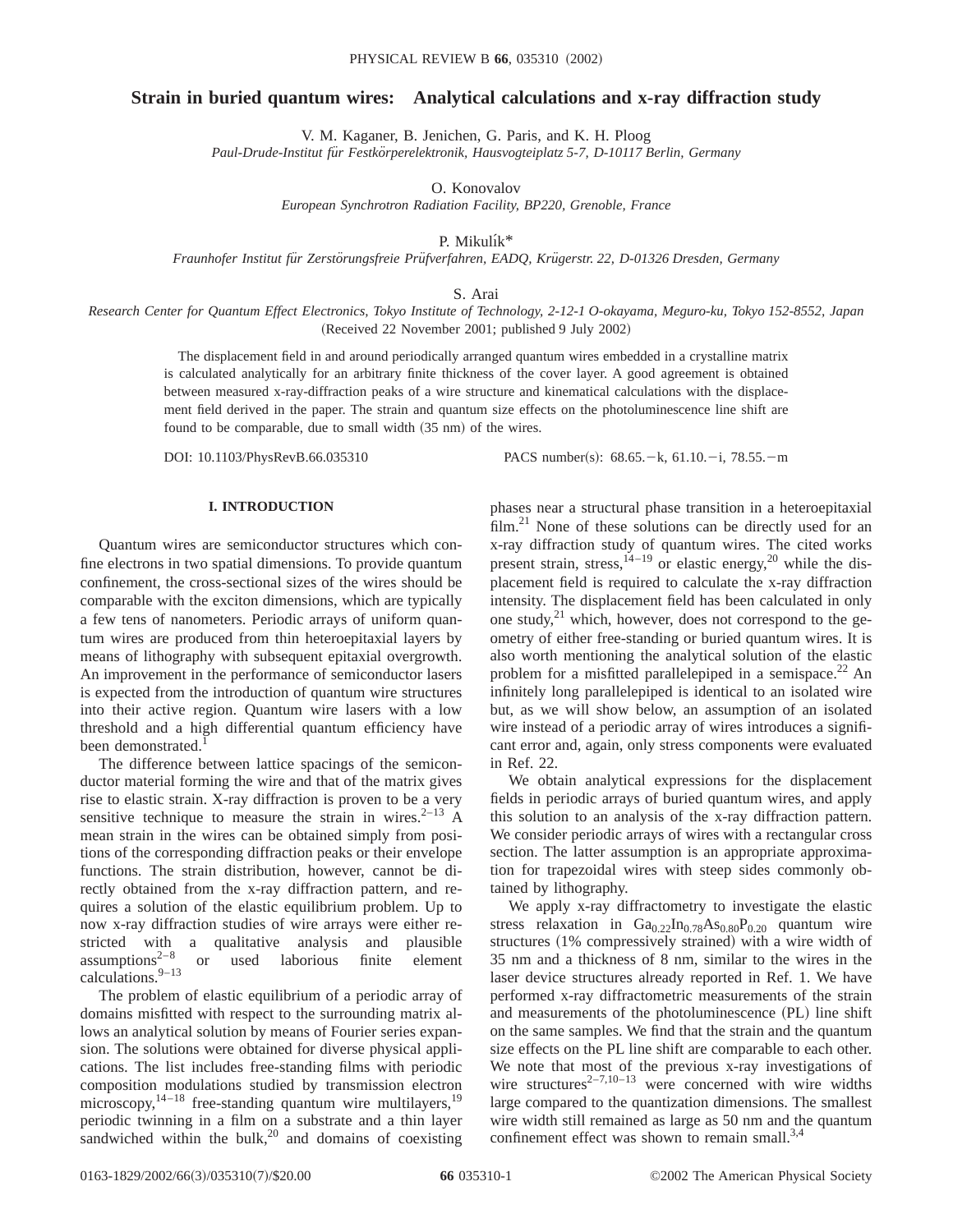

FIG. 1. Geometry of the wires and displacements calculated using the expressions derived in the present paper. Displacements are exaggerated by a factor of 30. Wire width  $w=35$  nm, wire height  $t=8$  nm, period of the structure  $l=120$  nm, thickness of the cover layer  $h=20$  nm, and the misfit  $\epsilon_0=0.01$ .

# **II. DISPLACEMENT FIELDS IN AND AROUND THE WIRES**

### **A. Fourier series expansion**

We consider a periodic array of infinitely long crystalline wires coherently embedded into a crystalline matrix, Fig. 1. The cross section of the wires is rectangular, with a width *w* and a height *t*, and the period of the structure is *l*. The buried wires are covered by the top layer of a finite thickness *h*. The *x* axis is the direction of periodicity, the *y* axis is normal to it in the cross-sectional plane, and the *z* axis is along the wires. The origin is taken to be at the center of the wire. We assume that the wires are infinitely long in the *z* direction and the substrate is infinitely thick, so that the displacement  $u<sub>z</sub>$  is identically zero.

The misfit (relative difference between lattice parameters of the two crystalline materials) is assumed to be equal in all three spatial directions, which corresponds to a common case of cubic crystal symmetry of both the wire and the matrix. We solve the elastic problem for a general case of an arbitrary periodic function  $\varepsilon(x)$ , with the aim of obtaining a solution if a form applicable to other problems involving periodic elastic domains, for example periodic composition modulations.<sup>14–18</sup> The function  $\varepsilon(x)$  used to describe the x-ray diffraction pattern in the present paper is equal to a constant  $\epsilon_0$  inside the wires (|x|  $\lt w/2$  and |y|  $\lt t/2$ , with the periodic repetition along the  $x$  axis) and zero outside them.

An even periodic function  $\varepsilon(x)$  possessing the period *l* can be expanded in Fourier series,

$$
\varepsilon(x) = \frac{1}{2}\varepsilon_0 + \sum_{n=1}^{\infty} \varepsilon_n \cos(2k_n x),
$$
 (1)

where  $k_n = \pi n/l$ , and

$$
\varepsilon_n = \frac{2}{l} \int_{-l/2}^{l/2} \varepsilon(x) \cos(2k_n x) dx \quad (n = 0, 1, 2, ...). \tag{2}
$$

In the case of a constant misfit  $\epsilon_0$  which will be used to describe the x-ray diffraction pattern, we have

$$
\varepsilon_0 = 2\epsilon_0 \frac{w}{l}, \ \varepsilon_n = \frac{2\epsilon_0}{\pi n} \sin(k_n w) \quad (n = 1, 2, \dots).
$$
 (3)

The displacement field can also be represented by Fourier series

$$
u_x(x,y) = \sum_{n=1}^{\infty} U_n(y) \sin(2k_n x),
$$
 (4a)

$$
u_y(x, y) = V_0(y) + \sum_{n=1}^{\infty} V_n(y) \cos(2k_n x),
$$
 (4b)

where the functions  $U_n(y)$  and  $V_n(y)$  are the coefficients in Fourier expansions over *x*. We took into account the reflection symmetry with respect to the *y* axis and translational invariance along the *z* axis. The solution of the elastic equilibrium problem is given in the Appendix. The final expressions for the coefficients  $U_n(y)$  and  $V_n(y)$  are presented in Sec. II B.

## **B. Displacements in buried wires**

The displacements in buried wires  $(Fig. 1)$ , can be written separately in the substrate  $y \le -t/2$ ,

$$
U_n = e_n \left[ \exp(2k_n y) \sinh(k_n t) + R_{xn} \right],
$$
 (5a)

$$
V_0 = 0,\t(5b)
$$

$$
V_n = e_n[-\exp(2k_n y)\sinh(k_n t) + R_{yn}];\tag{5c}
$$

in the wire layer  $|y| \lt t/2$  (both inside the wires and between them),

$$
U_n = e_n [1 - \exp(-k_n t) \cosh(2k_n y) + R_{xn}],
$$
 (6a)

$$
V_0 = e_0(y + t/2),
$$
 (6b)

$$
V_n = e_n \left[ \exp(-k_n t) \sinh(2k_n y) + R_{yn} \right];\tag{6c}
$$

and in the top layer  $t/2 < y < h + t/2$ ,

$$
U_n = e_n \left[ \exp(-2k_n y) \sinh(k_n t) + R_{xn} \right],\tag{7a}
$$

$$
V_0 = e_0 t,\t(7b)
$$

$$
V_n = e_n \left[ \exp(-2k_n y) \sinh(k_n t) + R_{yn} \right].
$$
 (7c)

Here we denote

$$
e_0 = \frac{1+\nu}{1-\nu}\varepsilon_0
$$
,  $e_n = \frac{1+\nu}{1-\nu}\frac{\varepsilon_n}{2k_n}$   $(n = 1, 2, ...).$  (8)

 $\nu$  is the Poisson ratio, and the finite thickness  $h$  of the cover layer gives rise to the terms

$$
R_{xn,yn} = [3 - 4\nu \pm 4k_n(y + h - t/2)]
$$
  
×
$$
\exp[2k_n(y - t - 2h)]\sinh(k_n t),
$$
 (9)

where the upper sign corresponds to  $R_{xn}$  and the lower sign to  $R_{yn}$ . In the limit of an infinitely thick cover layer,  $h \rightarrow \infty$ , the terms  $R_{xn}$  and  $R_{yn}$  vanish. The displacements in the limit of a misfitted layer at the surface,  $h \rightarrow 0$ , were calculated in Ref. 21.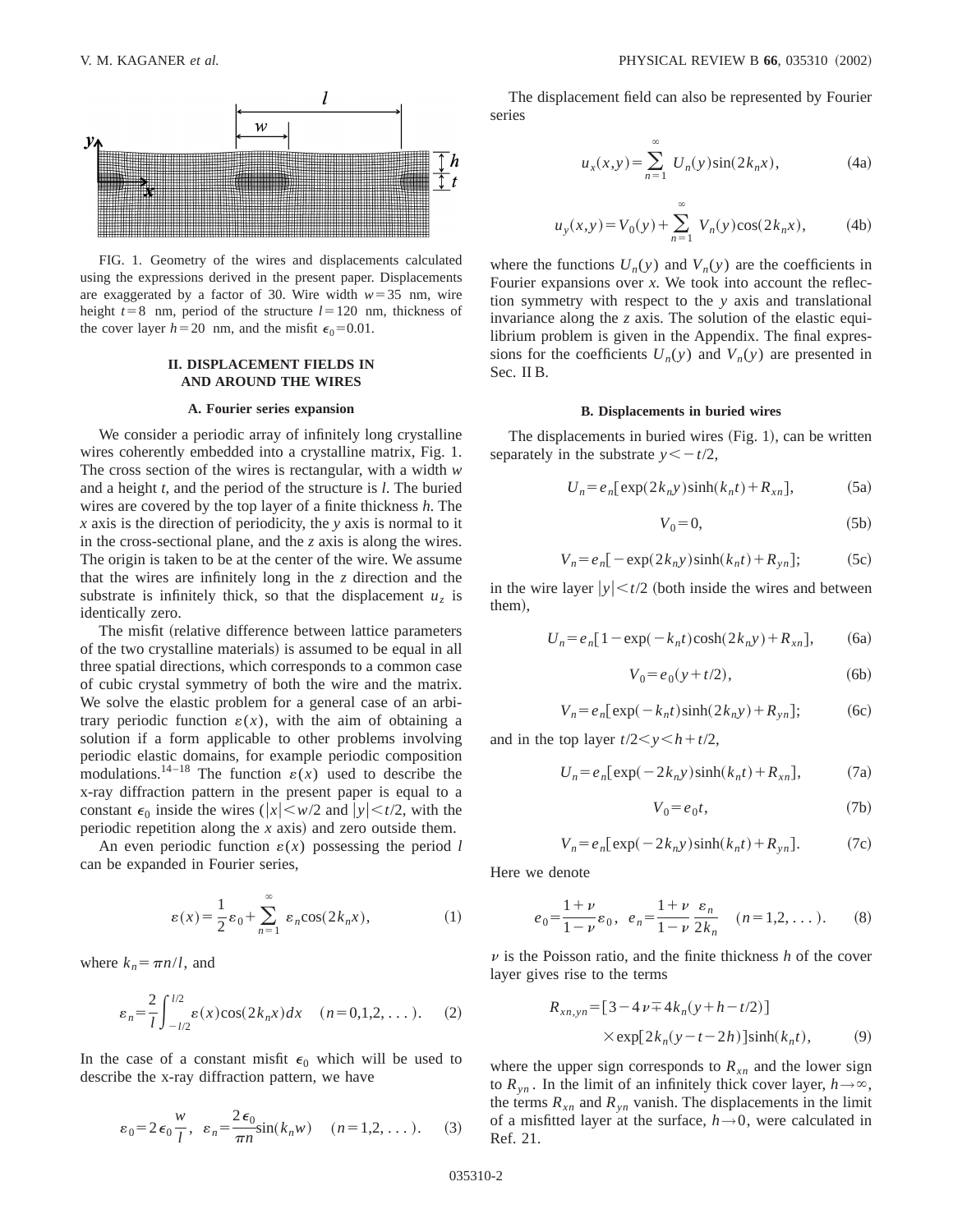## STRAIN IN BURIED QUANTUM WIRES: ANALYTICAL . . . PHYSICAL REVIEW B **66**, 035310 ~2002!

Figure 1 shows displacements calculated by summation of series  $(4)$  with the Fourier components given by Eqs.  $(5)$ –  $(9)$ . The series quickly converges and does not cause any numerical problem.

# **C. Strain in buried wires**

In the limit of a thick cover layer,  $h \rightarrow \infty$ , the analytical expressions for strain components  $u_{xx} = \partial u_x / \partial x, u_{yy}$  $=$  $\partial u_y/\partial y$  can be obtained by summation of the Fourier series for the most important case of a constant misfit, so that Eq.  $(3)$  is applicable. First we obtain a notably simple result for the sum  $u_{xx} + u_{yy}$ . Summation of the series gives

$$
u_{xx} + u_{yy} = \frac{1+\nu}{1-\nu} \epsilon_0 \Theta, \qquad (10)
$$

where the wire shape function  $\Theta(x, y)$  is equal to 1 inside the wire  $(|x| \leq w/2, |y| \leq t/2)$  and 0 outside it.

The expressions for strain can be presented in a compact form by denoting, after Ref. 22, the wire boundaries by  $x_i, y_i$  ( $i=1,2$ ): $x_{1,2} = \pm w/2, y_{1,2} = \pm t/2$ . Summation of the series with the use of Eq. (A8) gives, in the wire layer  $(|y| \le t/2),$ 

$$
u_{xx} = \frac{1+v}{1-v} \epsilon_0 \left\{ \Theta - \frac{w}{l} + \sum_{i,j=1,2} (-1)^i
$$
  
 
$$
\times \Phi[x - x_i, (-1)^j (y - y_j)] \right\},
$$
 (11)

and out of it ( $|y| > t/2$ ),

$$
u_{xx} = \frac{1+\nu}{1-\nu} \epsilon_0 \sum_{i,j=1,2} (-1)^{i+j+1} \Phi[x-x_i, -(|y| - y_j)],
$$
\n(12)

where it is denoted

$$
\Phi(x, y) = \frac{1}{2\pi} \arctan \frac{e^{2\pi y/l} \sin(2\pi x/l)}{1 - e^{2\pi y/l} \cos(2\pi x/l)}.
$$
(13)

In the limit of a large separation between the wires,  $t, w \ll l$ , the argument of the arctangent in the last equation is  $-x/y$ and the stress calculated from Eqs.  $(10)$ – $(12)$  reduces to Eqs.  $(21)$  and  $(22)$  of Ref. 22.

However, the wire width *w* is usually comparable with the period *l*, while the wire height *t* is small compared to the period,  $t \le l$ . A simple expression for the strain inside the wire can be obtained under this assumption.

$$
u_{xx} = \frac{1+\nu}{1-\nu} \frac{\epsilon_0 t}{l} \frac{\sin(\pi w/l)}{\cos(2\pi x/l) - \cos(\pi w/l)} \quad (t \ll l). \tag{14}
$$

In this approximation, the strain does not depend on *y*. Equa- $~14)$  is valid in all points inside the wire except the vicinity of the boundaries,  $|x| = w/2$ . In particular, in the wire center  $(x=0,y=0)$ ,

$$
u_{xx}(0,0) = \frac{1+\nu}{1-\nu} \frac{\epsilon_0 t}{l} \cot \frac{\pi w}{2l} \quad (t \ll l). \tag{15}
$$



FIG. 2. Strain in the buried wire and around it for an infinite cover layer (thick lines) and a cover layer of thickness  $h=20$  nm (thin lines). All other parameters are the same as in Fig. 1. Vertical and horizontal sections through the wire center are shown in the top and bottom plots, respectively.

If the wire width *w* is small compared to the period *l*, the latter expression further simplifies to

$$
u_{xx}(0,0) = \frac{1+\nu}{1-\nu} \frac{2\epsilon_0 t}{\pi w} \quad (t, w \ll l), \tag{16}
$$

so that the strain depends on the wire aspect ratio *t*/*w* only. The strain component  $u_{yy}$  can always be obtained from Eq.  $(10).$ 

Figure 2 shows the strains  $u_{xx}$  and  $u_{yy}$  in the sections  $x$  $=0$  and  $y=0$  through the wire center. The sum  $u_{xx}+u_{yy}$ satisfies condition  $(10)$  at each point  $(x, y)$ . The strain calculated for a cover layer of thickness  $h=2.5t$  (thin lines) only slightly differs from that calculated for an infinitely thick cover layer (thick lines).

#### **III. EXPERIMENTAL RESULTS**

The wire geometry of the investigated structure is sketched in Fig. 3. The preparation of the samples was described in detail in the earlier works.<sup>8,9</sup> There are no graded layers in the present structures and all the layers except the quantum well (wire) show nearly perfect matching to the InP substrate. In particular, the nominally 100-nm-thick cover layer above the wire gratings shows negligible lattice mismatch. The wires under investigation are sufficiently small to show quantum effects.

High intensity synchrotron radiation is inevitable to detect the diffracted radiation from the strained wires. The x-ray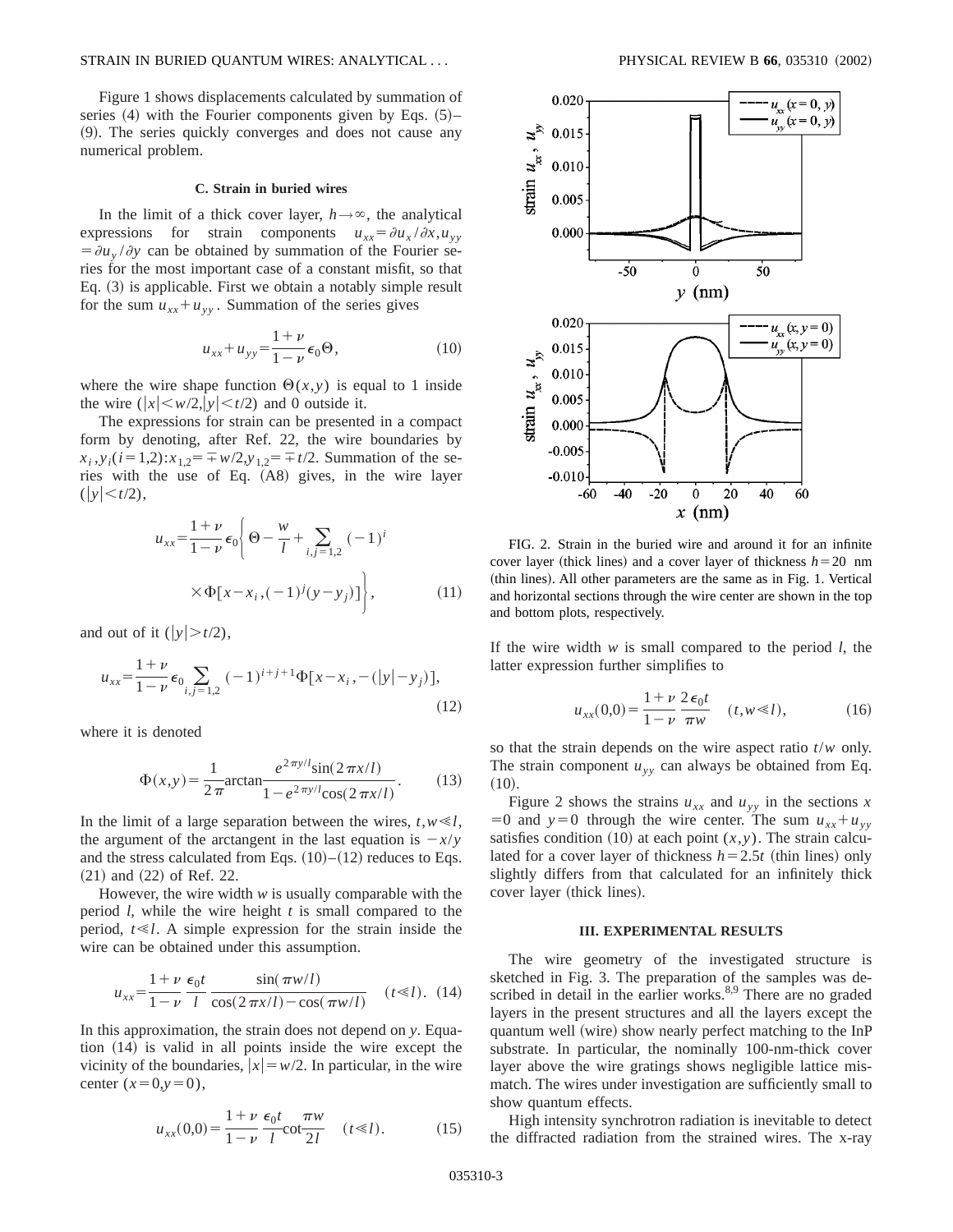

FIG. 3. Schematic view of the quantum wire geometry.

measurements were performed at the European Synchrotron Radiation Facility in Grenoble at the Troika II undulator beamline (wavelength 0.156 nm,  $\Delta \lambda / \lambda = 6 \times 10^{-5}$ ). Reciprocal space maps near the  $(224)$  reflection (grazing exit) were recorded. Figure 4 demonstrates a map of the wire structure overgrown at 600 °C. The position of the intensity maximum of the wire structure is marked by a cross. The scans through the wire intensity maximum, indicated by arrows in Fig. 4, are shown in Fig. 5 together with the calculated intensity distributions. Calculations were performed by using the kinematic scattering formula

$$
I(q_x, q_y) = \left| \int \exp[i\mathbf{Q}\cdot\mathbf{u}(x, y) + i(q_x x + q_y y)] dx dy \right|^2,
$$
\n(17)

where  $q_x$  and  $q_y$  are the deviations of the scattering vector from the reciprocal-lattice vector **Q** and the integration is performed over the half-space occupied by the wire structure and the substrate. The displacement field  $\mathbf{u}(x, y)$  is calculated by Eqs. (4) with the coefficents  $U_n(y)$ ,  $V_n(y)$  given in Sec. II B.



FIG. 4. Reciprocal space map near the asymmetric  $(224)$  InP reflection (grazing exit) of the sample with wires buried with nominally 100-nm lattice-matched InGaAsP at a growth temperature of 600 °C. The cross marks the position of the wire intensity maximum.



FIG. 5. Intensities in the sections through the wire maximum, indicated by arrows in Fig. 4.

The x-ray diffraction pattern of periodic wires is well understood. $3,4$  The long-range periodicity in the wire positions gives rise to narrow (resolution limited) periodic peaks in the  $q_x$  direction, Fig. 5(a), with the period  $2\pi/l$ . The diffuse intensity between the peaks is due to imperfections in wire periodicity. $2<sup>3</sup>$  The diffuse intensity is two orders of magnitude lower than the peak intensities, and we do not consider it in the present paper. The peaks are rather broad in the  $q_y$  direction [Fig. 5(b)] due to a small thickness *t* of the wires. The strain in the wires manifests itself in the intensities of the peaks in Fig.  $5(a)$  and in positions of the peaks in Fig.  $5(b)$ . Qualitatively, the maximum of an envelope of the satellite peaks is shifted with respect to the substrate peak by  $\Delta q_x = -Q_x u_{xx}$  and each satellite is shifted by  $\Delta q_y$  $= -Q_y u_{yy}$ , where **Q** is the diffraction vector. However, the strains  $u_{xx}$  and  $u_{yy}$  are nonuniform in the wire, and a quantitative determination of the intensities requires a knowledge of the distribution of displacements  $u_x(x, y)$  and  $u_y(x, y)$ . The thin line in Fig.  $5(a)$  is the envelope of the satellite peak intensities calculated in the kinematical theory of x-ray diffraction with the use of the analytical expressions derived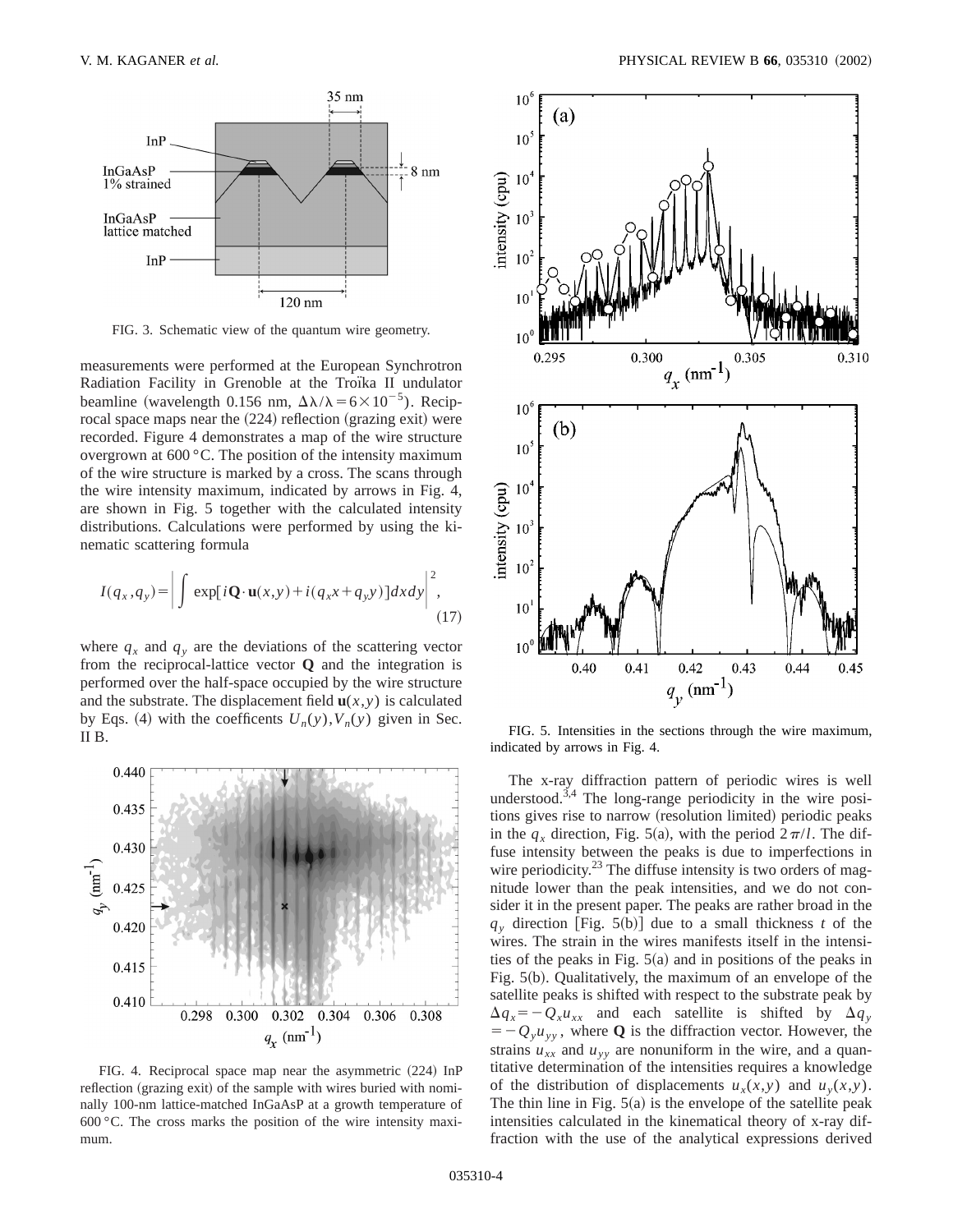TABLE I. Photoluminescence line shifts  $\Delta \lambda$  between patterned and unpatterned regions of the sample. The band-gap change  $\Delta E$ and the strain and size contributions are presented.

| Overgrowth<br>temperature<br>$(^{\circ}C)$ | Δλ<br>(nm) | $\Delta E$<br>(meV) | $\Delta E_{\text{strain}}$<br>(meV) | $\Delta E_{\mathrm{size}}$<br>(meV) |
|--------------------------------------------|------------|---------------------|-------------------------------------|-------------------------------------|
| 600                                        | $-33.0$    | 20                  | 8                                   | 13                                  |
| 650                                        | $-37.5$    | 22                  |                                     |                                     |

above. The position of the envelope maximum, the decay of the peak intensities, and the asymmetry of the intensity distribution is adequately described. The remaining disagreement in intensities may originate from the trapezoidal crosssectional shape of the wires (approximated by a rectangle) and some variation in the wire width along the wire, due to an imperfection of the etching. The intensity distribution along the vertical  $q<sub>y</sub>$  direction through the most intense satellite  $[Fig. 5(b)]$  is in a good agreement with the calculations performed with the same displacement field.

Photoluminescence measurements were carried out with an excitation power of 10 mW on a spot of about 100  $\mu$ m in diameter at 6 K with a germanium detector using a SPEXS 1681 grating monochromator. The measurements were performed on the patterned and neighboring unpatterned areas in order to detect the quantum wire and quantum-well luminescence near the wavelength of 1450 nm, respectively. In this way, the PL signals of the wires and the neighboring unstructured epitaxial layer stack were compared directly, and the influence of lateral inhomogeneities was kept minimal. A distinct blueshift of the PL lines of the wires with respect to those of the wells was observed. Table I presents the results of the PL measurements performed on two samples, overgrown at 600 and 650 $\degree$ C.

The additional strain effect on the bandgap of a wire structure with respect to the strained layer (quantum well) is given by the formula $\delta$ 

$$
\Delta E_{\text{strain}} = a(\Delta u_{xx} + \Delta u_{yy}) + b(\Delta u_{yy} - \Delta u_{xx}/2), \quad (18)
$$

where  $\Delta u_{xx}$  and  $\Delta u_{yy}$  are the differences between corresponding strain components in the wire and in the well. The coefficients *a* and *b* are the deformation potentials.<sup>25</sup> We took an interpolation between the values of the endmembers InP, GaAs, InAs, and GaP of the mixed crystal system InGaAsP for the nominal composition of the wires (wells):  $a$  $=$  -6.68 eV and *b* = -1.86 eV.

The quantum well possesses the strains

$$
u_{xx}^{\text{well}} = 0, \quad u_{yy}^{\text{well}} = \frac{1+\nu}{1-\nu} \epsilon_0.
$$
 (19)

We can assume that the recombination takes place only in the central part of the wire, where the energy gap reaches its minimum.<sup>12</sup> Then the strain in the wires can be calculated directly from Eqs.  $(10)$  and  $(15)$ . Using Eq.  $(10)$ , we find  $\Delta u_{xx} + \Delta u_{yy} = 0$ , and obtain the relative PL line shift

$$
\Delta E_{\text{strain}} = -\frac{3}{2} b u_{xx},\qquad(20)
$$

where the strain  $u_{xx}$  is given by Eq. (15).

The strain effect  $\Delta E_{\text{strain}}=8$  meV thus obtained is less than a half of the band-gap change  $\Delta E = 21 \pm 1$  meV. The remaining part of the band-gap change can be attributed to the quantum size effect  $\Delta E_{\text{size}}=13$  meV, which is the difference between the energy of lateral quantization  $\Delta E_{1a}$  and the increase of the exciton binding energy due to lateral confinement  $\Delta E_{\text{ex}}$ ,  $\Delta E_{\text{size}} = \Delta E_{\text{1q}} - \Delta E_{\text{ex}}$ . We estimate  $\Delta E_{\text{ex}} = 2$  $\pm 1$  meV.<sup>24,25</sup> The shift of the lowest energy level due to lateral quantization in the effective-mass approximation,  $\Delta E_{10} = \hbar^2 \pi^2 / 2m^* w^2$ , gives the effective electron mass  $m^*$  $=$ (0.043±0.007) $m_0$ , where  $m_0$  is the electron mass. This value has to be compared with the interpolation between those for GaAs, InP, GaP, and InAs crystals, $25,26$  which yields  $0.06m_0$ .

#### **IV. CONCLUSIONS**

We have derived analytical expressions for the displacement field in and around quantum wires of a periodic wire array buried in a crystalline matrix. Particularly simple expressions  $[Eqs. (10)$  and  $(15)]$  describe strain in the wire center. This result provides a useful tool to estimate the contribution of strain on the photoluminescence line shift. The analytical solution, restricted with the rectangular cross section of the wires and the elastic isotropy, can be used instead of the laborious finite element calculations, if the geometric factors and elastic anisotropy are not of primary importance. We have calculated the x-ray diffraction from the wires using our analytical solution and found a good agreement with the experimental results. We have measured the photoluminescence line shift and found that the contributions of the strain and quantum size effects for the wires under investigation  $(width 35 nm, height 8 nm)$  are comparable.

### **ACKNOWLEDGMENTS**

We thank T. Kojima for the preparation of the samples, D. Lübbert for his support during the measurements in Grenoble, and U. Jahn, L. Schrottke, and H. T. Grahn for helpful discussions. P.M. acknowledges the support by Grant No. 143100002 of the Ministry of Education of the Czech Republic and the support by a Marie Curie Fellowship of the European Community programme ''Human Potential'' under Contract No. MCFI-2000-00671.

## **APPENDIX: SOLUTION OF THE ELASTIC PROBLEM**

Our aim is to find the displacement field which is the solution of the elastic equilibrium problem shown in Fig. 1. This displacement field describes a plane strain state with  $u<sub>z</sub>=0$ , while equal misfits are present in all three spatial directions,  $\varepsilon_{pq} = \varepsilon(x) \delta_{pq}$ . Here we introduce integer indices *p* and *q* running the values 1,2, and 3, and use the coordinates  $(x_1, x_2, x_3)$  and  $(x, y, z)$  interchangeably. The nonzero misfit  $\varepsilon(x)$  in the layer  $|y| \le t/2$  containing the wires gives rise to the elastic strain  $u_{pq} - \varepsilon_{pq}$  and hence to the stress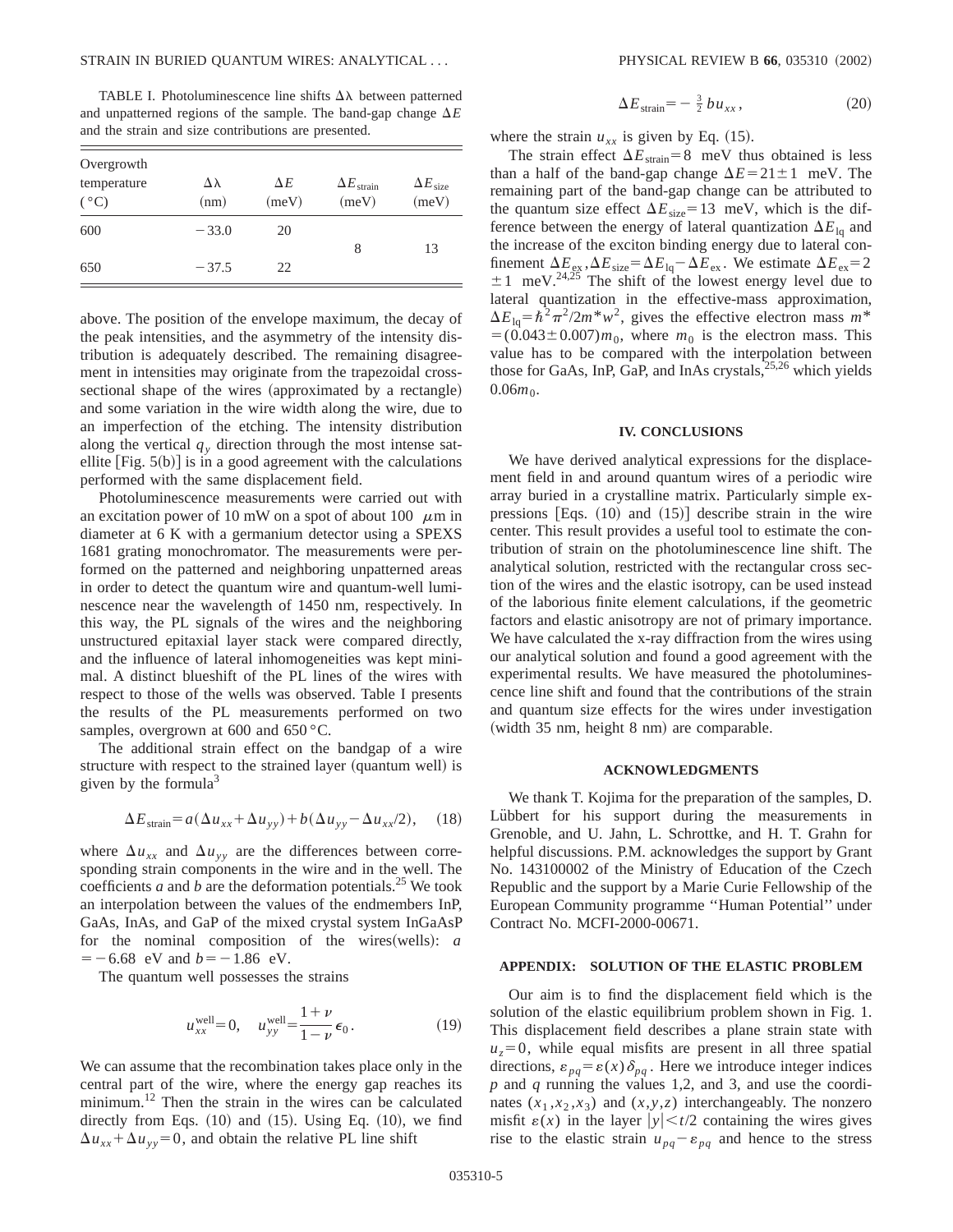$\sigma_{pq} = C_{pqp'q'}(u_{p'q'} - \varepsilon_{p'q'})$ , where  $C_{pqp'q'}$  are the components of the elastic moduli tensor and  $u_{pq} = (\partial u_p / \partial x_q)$  $\partial^2 u_a/\partial x_p/2$ . We restrict ourselves with the elastic isotropy, and write the stress as

$$
\sigma_{pq} = \frac{E}{1+\nu} \left[ u_{pq} - \varepsilon_{pq} + \frac{\nu}{1-2\nu} (u_{p'p'} - \varepsilon_{p'p'}) \delta_{pq} \right],
$$
\n(A1)

where  $E$  is the Young modulus,  $\nu$  is the Poisson ratio, and a summation over repeated indices ( $p' = 1,2,3$ ) is implied. We note that  $\varepsilon_{zz} = \varepsilon(x)$ , while  $u_{zz} = 0$ .

The elastic equilibrium equations  $\partial \sigma_{pq}/\partial x_q = 0$ , expressed through the displacements  $u_p$ , are

$$
(1 - 2\nu) \left( \frac{\partial^2 u_x}{\partial x^2} + \frac{\partial^2 u_x}{\partial y^2} \right) + \frac{\partial^2 u_x}{\partial x^2} + \frac{\partial^2 u_y}{\partial x \partial y} = 2(1 + \nu) \frac{\partial \varepsilon}{\partial x},
$$
\n(A2a)

$$
(1 - 2\nu)\left(\frac{\partial^2 u_y}{\partial x^2} + \frac{\partial^2 u_y}{\partial y^2}\right) + \frac{\partial^2 u_y}{\partial y^2} + \frac{\partial^2 u_x}{\partial x \partial y} = 0. \quad \text{(A2b)}
$$

The expansion of the displacements  $u_x$ ,  $u_y$  and the misfit  $\varepsilon(x)$  in Fourier series [Eqs. (1) and (4)] gives rise to the equations

$$
(1-2\nu)U''_n - 8(1-\nu)k_n^2 U_n - 2k_n V'_n = -4(1+\nu)k_n \varepsilon_n,
$$
\n(A3a)

$$
(1 - \nu)V''_n - 2(1 - 2\nu)k_n^2V_n + k_nU'_n = 0,
$$
 (A3b)

$$
V_0'' = 0,\tag{A3c}
$$

where the primes denote differentiation over *y*.

The general solution of Eqs.  $(A3)$  is

$$
U_n = (U_{1n} + U_{2n}y)e^{2k_n y} + (U_{3n} + U_{4n}y)e^{-2k_n y} + \frac{1+\nu}{1-\nu}\frac{\varepsilon_n}{2k_n},
$$
\n(A4a)

$$
V_0 = v_1 + v_2 y, \t(A4b)
$$

$$
V_n = (V_{1n} + V_{2n}y)e^{2k_n y} + (V_{3n} + V_{4n}y)e^{-2k_n y}, \quad (A4c)
$$

where  $U_{Mn}$ ,  $V_{Mn}$  ( $M=1,2,3,4$ ), and  $v_1$ ,  $v_2$  are constants. Substituting Eq.  $(A4)$  into Eq.  $(A3)$ , one finds

\*On leave from the Laboratory of Thin Films and Nanostructures, Masaryk University, Kotlářská 2, Brno, Czech Republic.

- <sup>1</sup>T. Kojima, M. Tamura, H. Nakaya, S. Tanaka, S. Tamura, and S. Arai, Jpn. J. Appl. Phys. 37, 261 (1998).
- 2L. Tapfer, G.C. La Rocca, H. Lage, R. Cigolani, P. Grambow, A. Fischer, D. Heitmann, and K. Ploog, Surf. Sci. 267, 227 (1992).
- 3Q. Shen, S.W. Kycia, E.S. Tentarelli, W.J. Schaff, and L.F. Eastman, Phys. Rev. B 54, 16 381 (1996).
- <sup>4</sup>Q. Shen and S. Kycia, Phys. Rev. B 55, 15 791 (1997).
- 5L. Leprince, G.T. Baumbach, A. Talneau, M. Gailhanou, and J. Schneck, Appl. Phys. Lett. **71**, 3227 (1997).
- ${}^{6}$ G. Baumbach, D. Lübbert, U. Pietsch, N. Darowski, L. Leprince, A. Talneau, and J. Schneck, Physica B **248**, 343 (1998).

$$
V_{1n} = -U_{1n} - \frac{4\nu - 3}{2k_n} U_{2n}, \quad V_{2n} = -U_{2n}, \quad \text{(A5a)}
$$

$$
V_{3n} = + U_{3n} - \frac{4\nu - 3}{2k_n} U_{4n}, \quad V_{4n} = + U_{4n}.
$$
 (A5b)

The solutions of the elastic equilibrium equations in the substrate ( $y \leq t/2$ ) and in the cover layer ( $y \geq t/2$ ) are also given by Eqs. (A4) and (A5), where  $\varepsilon_n$  is taken equal to zero and the constants  $U_{Mn}$ ,  $V_{Mn}$ ,  $v_1$ , and  $v_2$  are different in each layer.

These constants can be found by the requirement of absence of tractions at the free boundaries and on the interfaces between the layers ( $y = \pm t/2$ ) and the continuity of the displacements at the interfaces. That is, the requirement that the normal stress  $\sigma_{yy}$  is zero at the free surface and continuous on the interfaces reduces to the same requirement for each Fourier component: the quantity

$$
(1 - \nu)V'_n + 2\nu k_n U_n - (1 + \nu)\varepsilon_n \tag{A6}
$$

is zero at the free surface and continuous at the interfaces. The last term in Eq. (A6), containing  $\varepsilon_n$ , is present only in the wire layer ( $|y| \lt t/2$ ). A similar condition for the shear stress  $\sigma_{xy}$  requires zeroing, or a continuity of

$$
U'_n - 2k_n V_n. \tag{A7}
$$

The continuity of the displacements  $u_x$  and  $u_y$  at the interfaces is equivalent to continuity of  $U_n$  and  $V_n$ .

The buried wires  $(Fig. 1)$  are described by Fourier components of displacements  $(A4)$  written separately in the substrate ( $y \leq t/2$ ), in the wire layer (| $y$ | $\leq t/2$ ), and in the top layer  $(t/2 < y < h)$ . From the 12 unknown coefficients thus introduced, two coefficients describing growing exponents in the substrate are equal to zero, since in the limit  $y \rightarrow -\infty$  the displacements are absent. The remaining ten coefficients are related by the requirements of the absence of stresses  $\sigma_{yy}$ and  $\sigma_{xy}$  on the top surface and the continuity of stresses and displacements  $\sigma_{yy}$ ,  $\sigma_{xy}$ ,  $u_x$ ,  $u_y$  at two interfaces  $y = \pm t/2$ . The solution of ten linear equations with ten unknowns is given by Eqs.  $(5)$ – $(7)$ . The summation of series for the strain components is performed by using the formula<sup>27</sup>

$$
\sum_{n=1}^{\infty} \frac{r^n}{n} \sin nx = \arctan \frac{r \sin x}{1 - r \cos x}.
$$
 (A8)

- ${}^{7}$ N. Darowski, U. Pietsch, Y. Zhuang, S. Zerlauth, G. Bauer, D. Lübbert, and T. Baumbach, Appl. Phys. Lett. **73**, 806 (1998).
- 8B. Jenichen, H.T. Grahn, T. Kojima, and S. Arai, Appl. Phys. **83**, 5810 (1998).
- <sup>9</sup>D. Lübbert, B. Jenichen, T. Baumbach, H.T. Grahn, G. Paris, A. Mazuelas, T. Kojima, and S. Arai, J. Phys. D 32, A21 (1999).
- 10A. Ulyanenkov, T. Baumbach, N. Darowski, U. Pietsch, K.H. Wang, A. Forchel, and T. Wiebach, J. Appl. Phys. **85**, 1524  $(1999).$
- <sup>11</sup> A. Ulyanenkov, N. Darowski, J. Grenzer, U. Pietsch, K.H. Wang, and A. Forchel, Phys. Rev. B 60, 16 701 (1999).
- 12U. Pietsch, N. Darowski, A. Ulyanenkov, J. Grenzer, K.H. Wang, and A. Forchel, Physica B 283, 92 (2000).